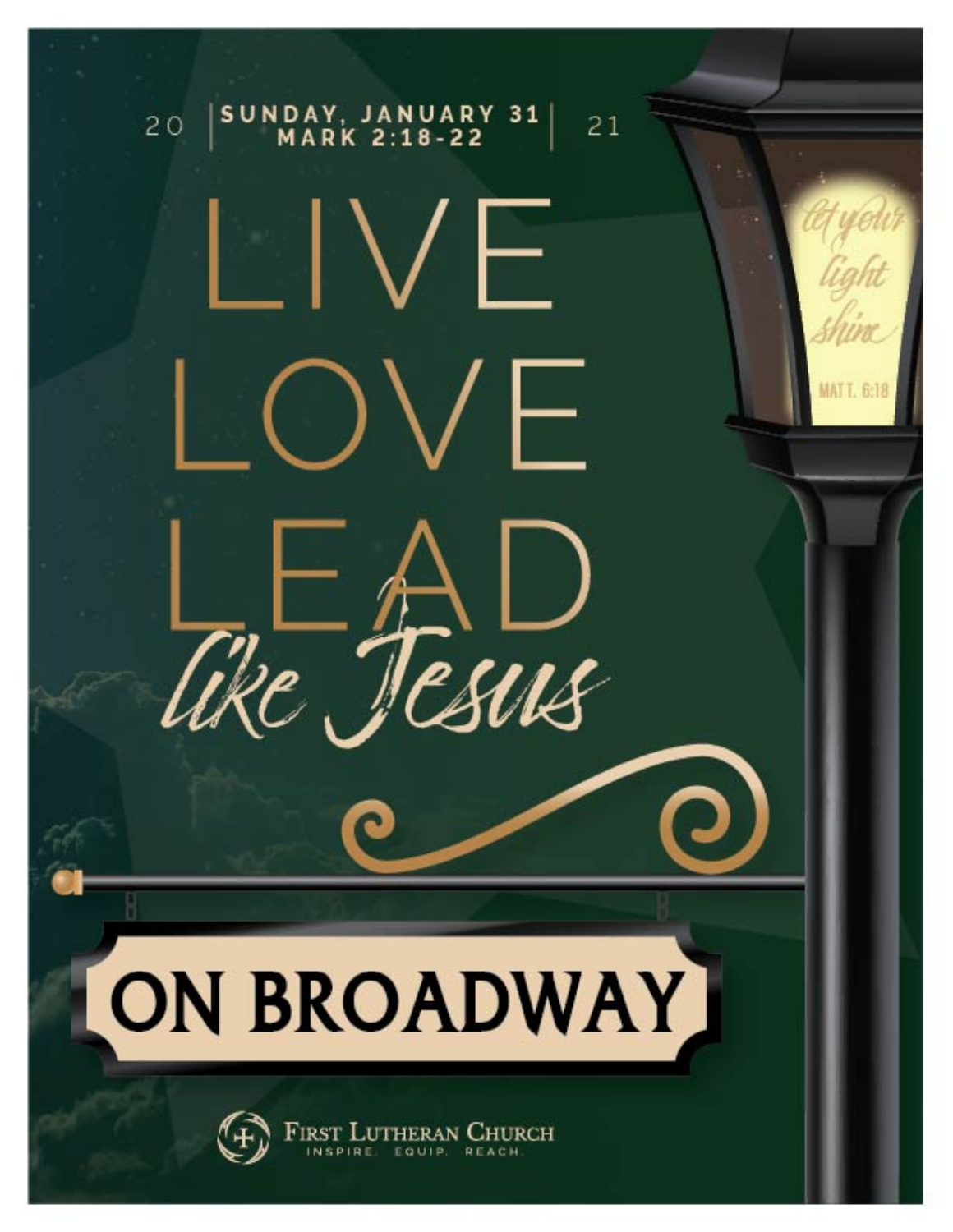

619 BROADWAY, FARGO ND | 701.235.7389 | WWW.FLCFARGO.ORG |

# **FIRST LUTHERAN CHURCH** INSPIRE, EQUIP, REACH,

**WELCOME!** If you sailed into church this morning on the tides of triumph or if you crawled in under the crushing blows of defeat... WELCOME. We are just glad you are here.

Please make yourself at home and let us know if there is anything you need. This bulletin will help you navigate worship at First Lutheran and opportunities to serve and connect with our faith community.



**WHAT ARE WE ABOUT?** We want to make Jesus famous. It is as simple as that. Our purpose in gathering here today is to make Jesus known and to know him better. Because if this isn't about Jesus, it isn't worth doing.

**WORSHIP** We believe that all instruments, all voices and all people should praise the Lord. We do not worship a "style," we worship Jesus.



**Traditional Worship follows a** liturgy and the music centers around the organ and piano. The order of worship is inserted into the bulletin. [9 a.m. Sundays in the Sanctuary on the north end of the church.]



**Celebration Worship uses a** praise band and the order of worship and song lyrics are projected on the wall. [9 & 10:30 a.m. Sundays in the Celebration Center on the west end of the church]



**OFFERING** We give tithes and offerings as an act of worship, obedience, and thanksgiving. If you are a quest, you are not expected or obligated to give.



**BELONGING** Each quarter, we host a new member BELONG class to introduce and welcome new members to First Lutheran. The next class is planned for this spring (date TBD). Contact the church office for details.



**COMMUNION** The sacrament of Communion is celebrated at all services the first and third Sundays of each month. All are welcome to participate in this act of worship and remembrance. Children who do

not receive communion are welcome to come forward for a blessing.



**CONNECTING** We would love to get to know you better. Peruse our website for ways to connect through service, study, or community-building events. Fill out the blue post-it note so we can keep in touch.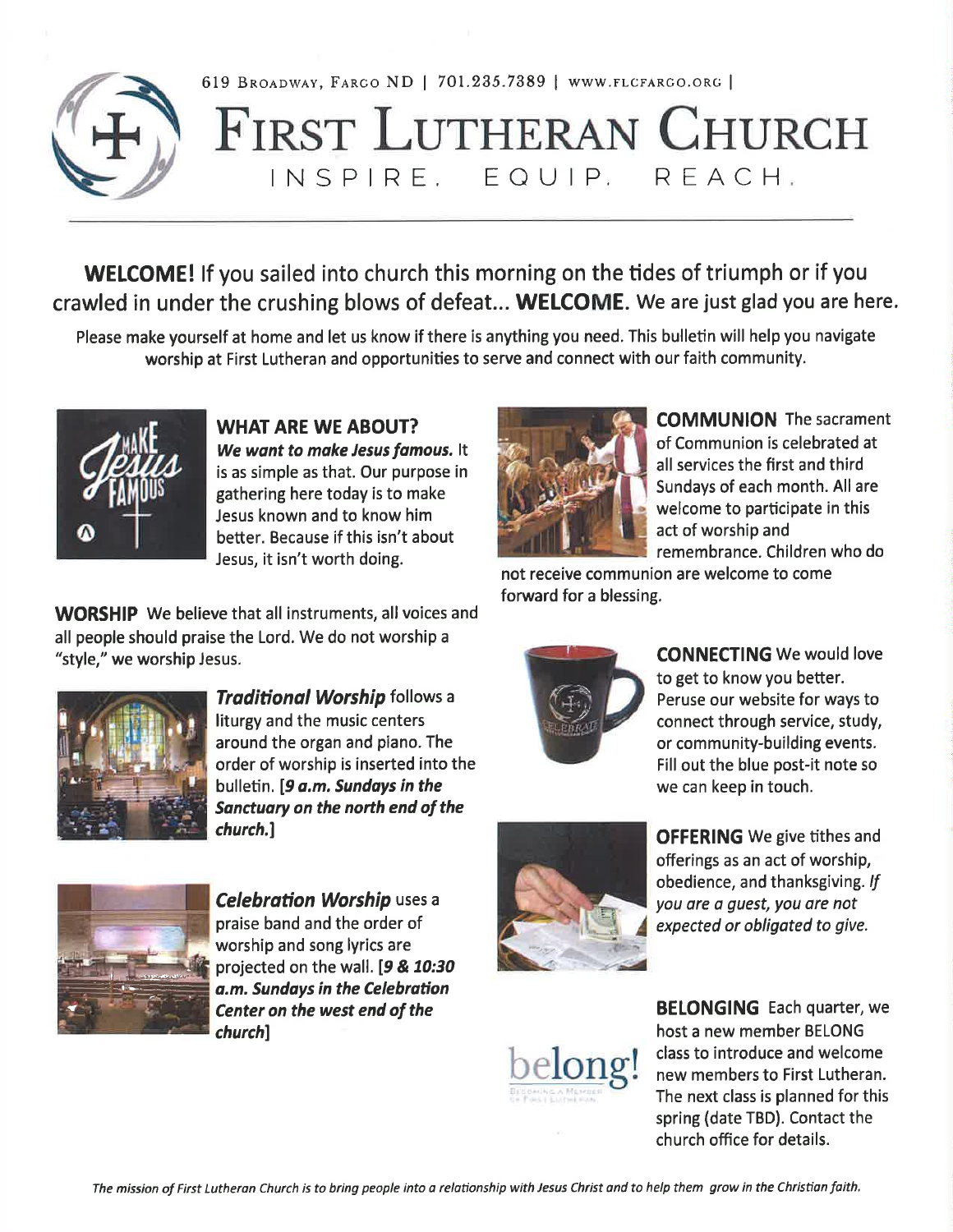# **January 31, 2021: Celebration Worship** *Live, Love, and Lead Like Jesus*

| <b>WELCOME &amp; ANNOUNCEMENTS</b>                                                                                                                 | <b>OFFERING:</b><br>Thank you for your new or continued generosity<br>towards God's mission at First Lutheran Church.                                                                                     |
|----------------------------------------------------------------------------------------------------------------------------------------------------|-----------------------------------------------------------------------------------------------------------------------------------------------------------------------------------------------------------|
| <b>OPENING PRAYER</b>                                                                                                                              | In-person offerings may be dropped in the offering<br>baskets at the entry/exit. Offerings can also be                                                                                                    |
| <b>SONG:</b> King of Kings                                                                                                                         | mailed to the church office and we encourage you<br>to use our online giving and texting options. Please<br>reference the back page of the worship bulletin for<br>more information or visit our website. |
| <b>QUIET TIME</b>                                                                                                                                  | <b>SONG: There Was Jesus</b>                                                                                                                                                                              |
| <b>CONFESSION &amp; FORGIVENESS:</b>                                                                                                               |                                                                                                                                                                                                           |
| Lord,                                                                                                                                              | <b>APOSTLES' CREED</b>                                                                                                                                                                                    |
| I need to confess my impatience. I want<br>everything, I want it my way, and I want                                                                | <b>PRAYERS FOR GOD'S PEOPLE</b>                                                                                                                                                                           |
| it now. I want love and friendship without<br>reaching out and giving of myself. I want<br>maturity without age and experience. I want             | <b>LORD'S PRAYER</b>                                                                                                                                                                                      |
| independence without growing up. I want<br>freedom without taking responsibility for my<br>life. I want peace without being quiet and              | <b>BLESSING/BENEDICTION</b>                                                                                                                                                                               |
| still. I want wisdom without pain, struggle, or<br>suffering. I want to be free from fear, without<br>having fait or trust in you. I want serenity | <b>SENDING SONG: Who You Say I Am</b>                                                                                                                                                                     |
| without surrendering my calendar or cutting<br>my agenda. Forgive me Lord for my selfish<br><i>impatience. Amen.</i>                               | Go in peace and serve the Lord.<br><b>Thanks be to God!</b><br>$\mathbf{C}$ :                                                                                                                             |
| <b>SONG:</b> God of All My Days                                                                                                                    | <b>DISMISSAL:</b><br>(Please exit row by row to avoid close contact)                                                                                                                                      |
| <b>SCRIPTURE: Mark 2:18-22</b>                                                                                                                     |                                                                                                                                                                                                           |
| <b>MESSAGE:</b> Pastor Marty Tollefson                                                                                                             |                                                                                                                                                                                                           |

*Worship has ended. Now service begins.*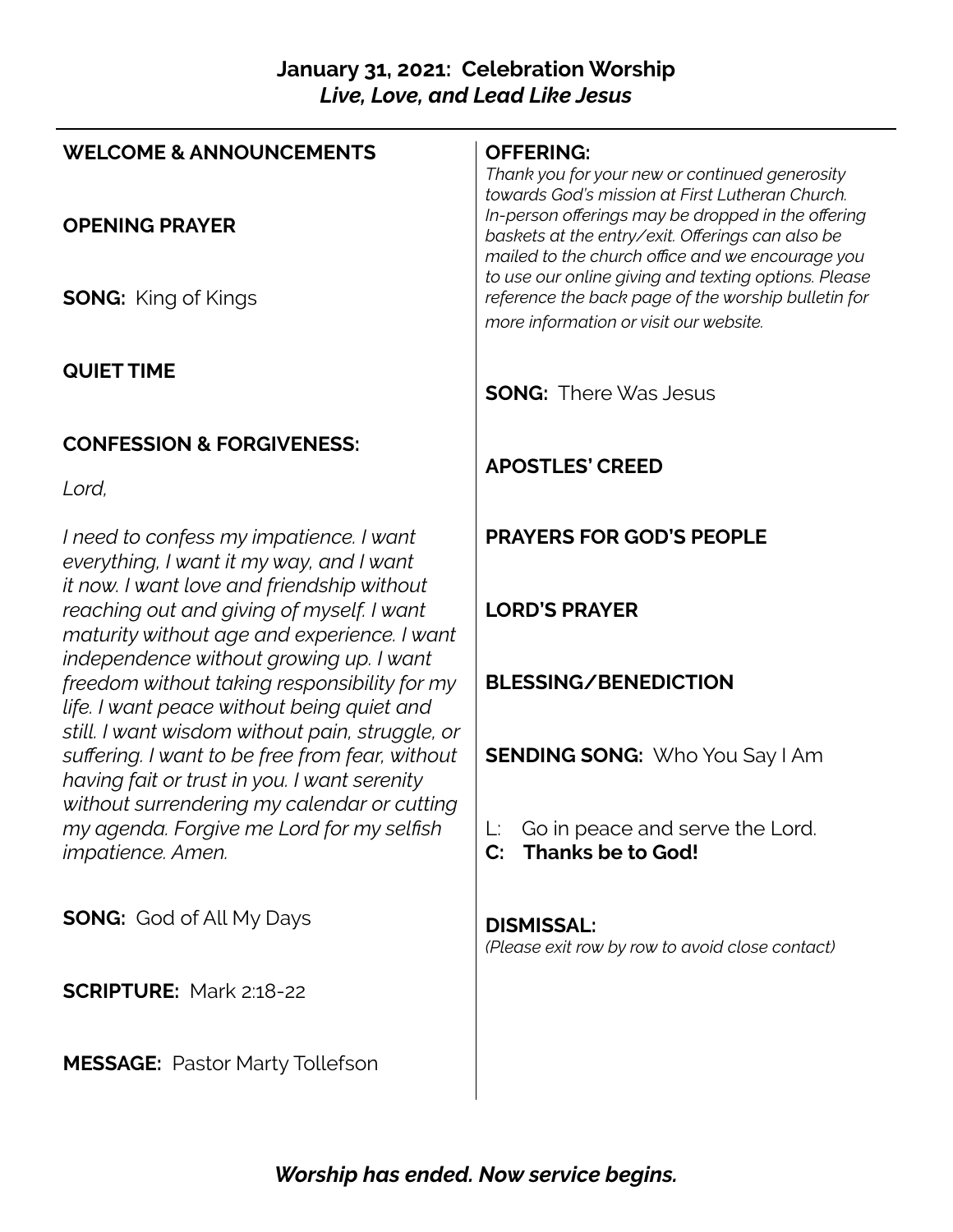# **NEWS&EVENTS**

## Visit our website for more detailed information and to reaister: www.flcfargo.org.

## **COVID-19 Guideline Reminders**

Motivated by our concern for all people, we will be diligent regarding safety precautions. Adherence to these best practices will allow us to keep our doors open to gather for worship with consideration for the health and well-being of our members and visitors. Key guidelines to follow:

- $\bullet$ Respect social distancing. Maintain 6-feet of personal space wherever possible. Share hands-free hellos!
- Frequent hand-washing/sanitizing is recommended.  $\bullet$ Scrub for 20 seconds!
- Wearing a mask is required. If you did not bring your  $\bullet$ own mask, masks are available upon entering the church and at the Welcome Desk. Spread the Gospel, not germs.
- If you are feeling sick or taking care of someone who is  $\bullet$ ill, stay home. Worship online at home!

## Ash Wednesday Worship-February 17

Ash Wednesday worship details include:

#### In-person:

- 12 p.m. (noon), Sanctuary  $\bullet$
- **A** 5:30 p.m., Sanctuary
- $\bullet$ 6 p.m., Celebration Center

#### Radio, TV, Online broadcasts:

- 6 p.m., television: The CW (Midcontinent 16/616, Sparklight 38/1038)
- $\bullet$ 6 p.m., online: flcfargo.org and Facebook
- 7 p.m., radio: 970 AM/93.1FM  $\bullet$

Watch your mail for upcoming details on our 2021 Lenten theme-Learning to Walk in the Dark.

CHURCH OFFICE: 701.235.7389, info@flcfargo.org

OFFICE HOURS / WELCOME DESK: MON, TUES, WEDS, THURS 8 a.m. - 5 p.m. FRI: 8 a.m. - 12 p.m. SUN 8:30 a.m. - 12 p.m.

Wi-Fi: FLCGuest, password: FirstLutheran619

# **CELEBRATEPRAYER**

We as God's people believe in the power of prayer. Please pray for the following who have asked to be prayed for publicly:

Fran Nelson, Jordan Nettum, Mark Nettum, Brenda Cummins, Amy Carey, Kathy Otheim, Jim Frisk, Gail Zimprich, Clark Hoffman, Julie Anderson, Janice Ames, Pam Burley, Richard Driesbach, Dan and Janna Westerholm, Kristi Jarolimek, Marilyn Parker, Betty Wilson, George, Shauna, Jeff, Amanda, Nancy, and Marcia.

The sympathy and prayers of First Lutheran are offered to the family and friends of Margot Rising, aunt of Kathy Ferreira; Gerald Sloan, father of Kathy Sloan; and Jeffrey Rogerson, father of Jayne Martinez.

## **CHRISTIANEDUCATION**

Kids are an important part of FLC! In-person classes will resume in Fall 2021. Online classes and at home resources will continue through the school year.

Nursery (0-5 yrs): Closed until further notice (COVID precaution) Kids at First (age 3-4th grade): FLOCK Magazine and FLOCK online resources 56ers (5-6th grade): Wednesdays 6 p.m., online Zoom (will be on break during Lent through Easter) Servant Leadership Academy/Confirmation (7-8th grade): online Zoom, Wednesdays 7 p.m. Youth Group (9-12th grade): Wednesdays, 8 p.m. (will meet in-person beginning February 3), The Great Hall

## **YOURMINISTRYTEAM**

cbjertness@flcfargo.org **Pr. Corey Bjertness** Pr. Laurie Neill Ineill@flcfargo.org stollefson@flcfargo.org Pr. Stephanie Tollefson **Pr. Marty Tollefson** mtollefson@flcfargo.org **Rollie Johnson** rjohnson@flcfargo.org **Shelly Erickson** serickson@flcfargo.org ecarlson@flcfargo.org **Erik Carlson** mrobertson@flcfargo.org **Marlee Robertson Polly Kloster** pkloster@flcfargo.org View the entire staff online at www.flcfargo.org **Council Officers:** Sindy Keller, President 701.238.2088 Gary Haugo, Vice President 701.261.5172 **Tracy Farmer, Treasurer** 701.356.0324 Chris Kraemer, Secretary 701.371.5718 Gary Inman, Past Chair 701.371.1563